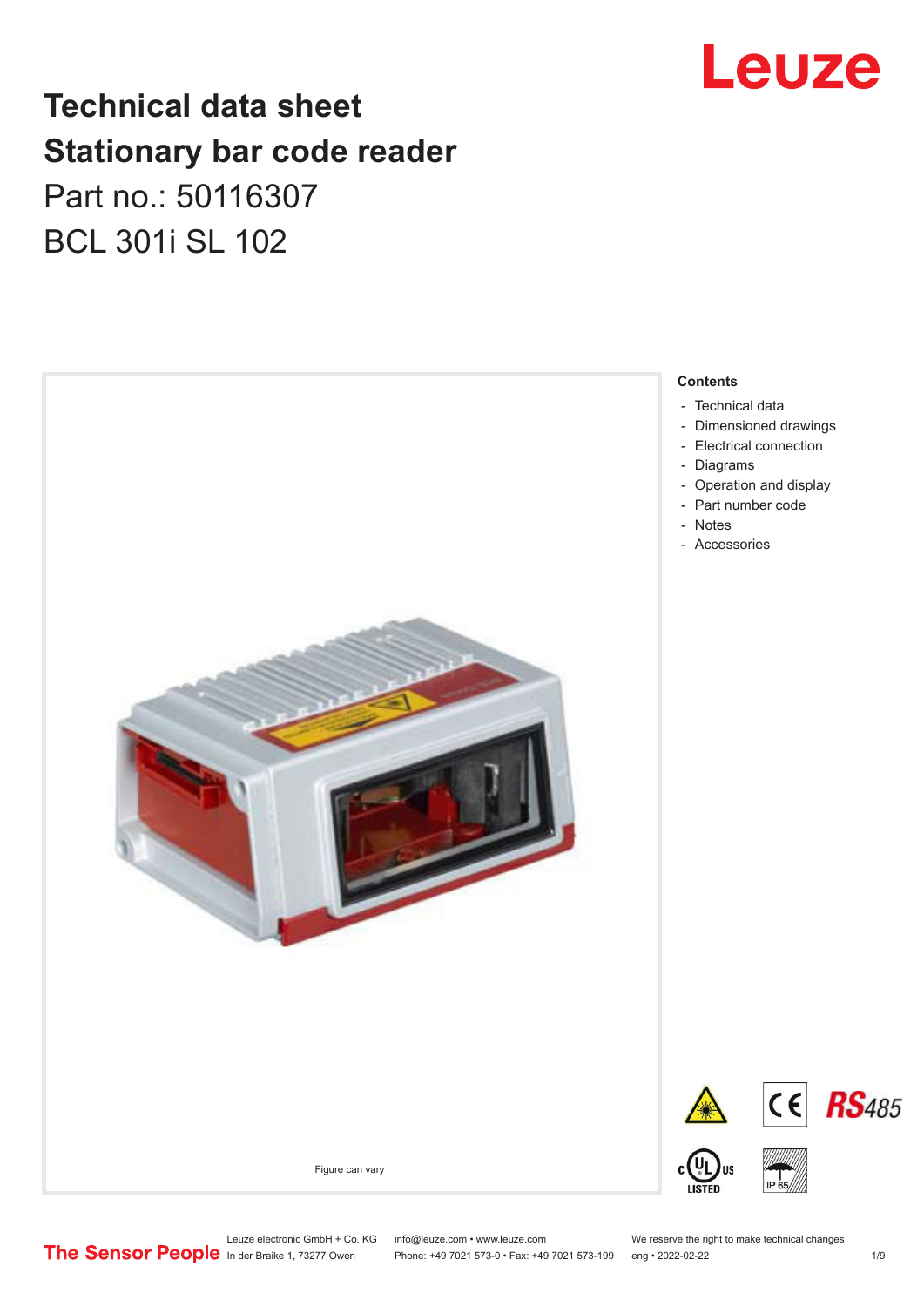# <span id="page-1-0"></span>**Technical data**

#### **Basic data**

| <b>Series</b>                              | <b>BCL 300i</b>                    |
|--------------------------------------------|------------------------------------|
| <b>Functions</b>                           |                                    |
| <b>Functions</b>                           | Alignment mode                     |
|                                            | AutoConfig                         |
|                                            | AutoControl                        |
|                                            | AutoReflAct                        |
|                                            | Code fragment technology           |
|                                            | <b>LED</b> indicator               |
|                                            | Reference code comparison          |
|                                            |                                    |
| <b>Characteristic parameters</b>           |                                    |
| <b>MTTF</b>                                | 110 years                          |
|                                            |                                    |
| <b>Read data</b>                           |                                    |
| Code types, readable                       | 2/5 Interleaved                    |
|                                            | Codabar                            |
|                                            | Code 128                           |
|                                            | Code 39                            |
|                                            | Code 93                            |
|                                            | <b>EAN 8/13</b>                    |
|                                            | GS1 Databar Expanded               |
|                                            | <b>GS1 Databar Limited</b>         |
|                                            | <b>GS1 Databar Omnidirectional</b> |
|                                            | <b>UPC</b>                         |
| Scanning rate, typical                     | $1,000$ scans/s                    |
| Bar codes per reading gate, max.<br>number | 64 Piece(s)                        |
| <b>Optical data</b>                        |                                    |

#### **Reading distance** 100 ... 700 mm **Light source** Laser, Red **Wavelength** 655 nm **Laser class** 1, IEC/EN 60825-1:2014 **Transmitted-signal shape** Continuous **Usable opening angle (reading field opening)**  $60<sup>°</sup>$ **Modulus size** 0.35 ... 0.8 mm **Reading method** Line scanner **Beam deflection** Via rotating polygon wheel **Light beam exit** Front **Electrical data Protective circuit** Polarity reversal protection **Performance data Supply voltage U<sub>B</sub>** 18 30 V, DC **Power consumption, max.** 4.5 W

| Inputs/outputs selectable                      |       |
|------------------------------------------------|-------|
| Output current, max.                           | 60 mA |
| Number of inputs/outputs selectable 2 Piece(s) |       |
| Input current, max.                            | 8 mA  |

#### **Interface**

**Type** MultiNet Plus, RS 485

Leuze

#### **RS 485 Function** Process **Transmission speed** 4,800 ... 115,200 Bd **Data format** Adjustable **Start bit** 1 **Data bit** 7, 8, 9 data bits **Stop bit** 1, 2 stop bits **Parity** Adjustable **Transmission protocol** Adjustable **Data encoding** ASCII **Service interface Type** USB 2.0 **USB Configuration** via software **Connection Number of connections** 1 Piece(s) **Connection 1 Function** BUS IN BUS OUT Connection to device Data interface PWR / SW IN / OUT Service interface **Type of connection** Plug connector, It is essential to use a connection unit when commissioning the device. **No. of pins** 32 -pin **Type** Male **Mechanical data Design Cubic Dimension (W x H x L)** 95 mm x 44 mm x 68 mm **Housing material** Metal **Metal housing** Diecast aluminum **Lens cover material Class Net weight** 270 g **Housing color** Red Silver **Type of fastening** Dovetail grooves Fastening on back Via optional mounting device **Operation and display Type of display** LED **Number of LEDs** 2 Piece(s) **Type of configuration** Via web browser **Environmental data Ambient temperature, operation** 0 ... 40 °C **Ambient temperature, storage** -20 ... 70 °C **Relative humidity (non-condensing)** 0 ... 90 %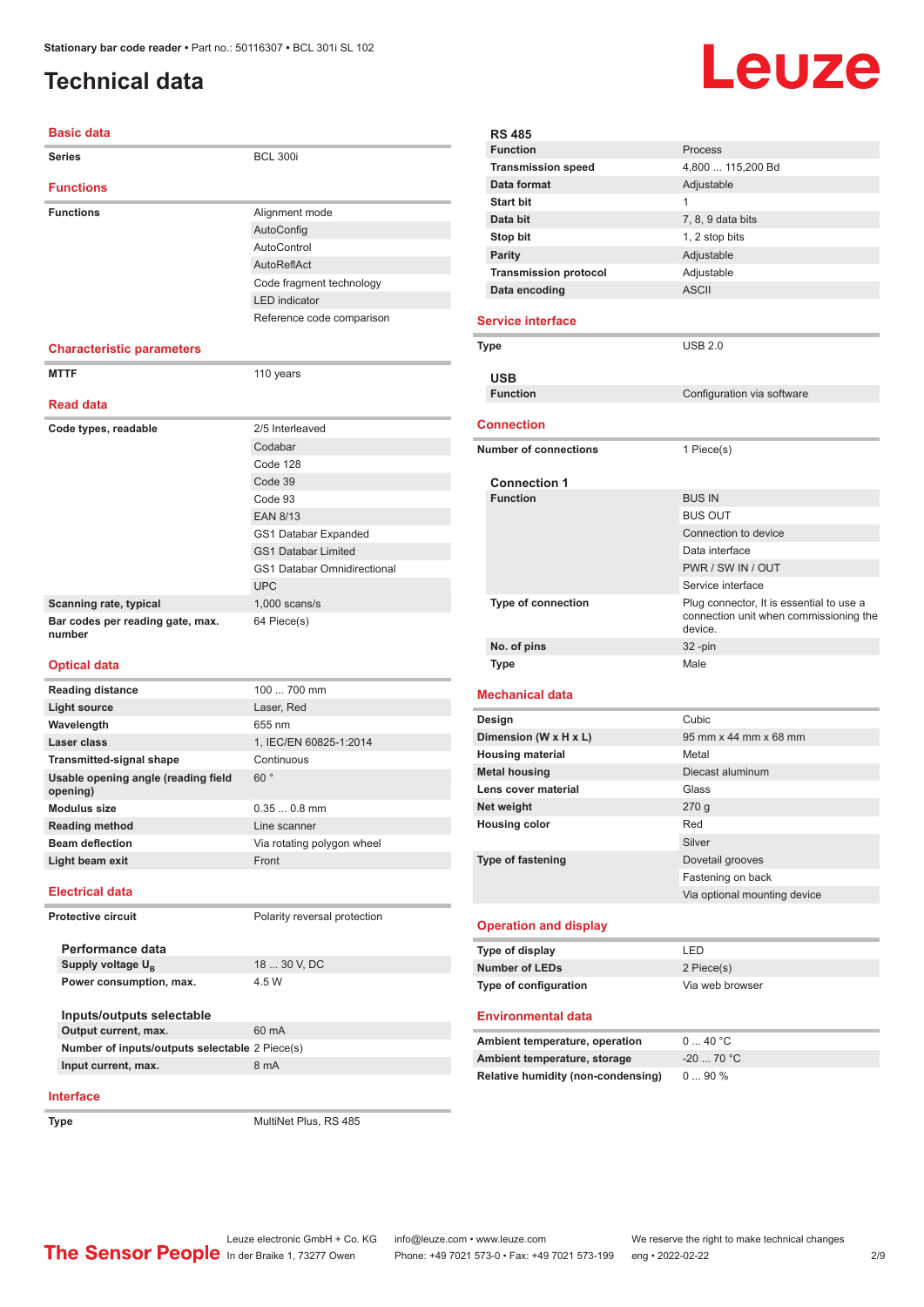# <span id="page-2-0"></span>**Technical data**

# Leuze

#### **Certifications**

| Degree of protection                                               | IP 65                    |
|--------------------------------------------------------------------|--------------------------|
| <b>Protection class</b>                                            | Ш                        |
| <b>Certifications</b>                                              | c UL US                  |
| Test procedure for EMC in accordance EN 55022                      |                          |
| with standard                                                      | EN 61000-4-2, -3, -4, -6 |
| Test procedure for shock in<br>accordance with standard            | IEC 60068-2-27, test Ea  |
| Test procedure for continuous shock<br>in accordance with standard | IEC 60068-2-29, test Eb  |
| Test procedure for vibration in<br>accordance with standard        | IEC 60068-2-6, test Fc   |

#### **Classification**

| <b>Customs tariff number</b> | 84719000 |
|------------------------------|----------|
| <b>ECLASS 5.1.4</b>          | 27280102 |
| <b>ECLASS 8.0</b>            | 27280102 |
| <b>ECLASS 9.0</b>            | 27280102 |
| ECLASS 10.0                  | 27280102 |
| <b>ECLASS 11.0</b>           | 27280102 |
| ECLASS 12.0                  | 27280102 |
| <b>ETIM 5.0</b>              | EC002550 |
| <b>ETIM 6.0</b>              | EC002550 |
| <b>ETIM 7.0</b>              | EC002550 |

# **Dimensioned drawings**

All dimensions in millimeters

 $\overline{A}$ 





- A Optical axis
- B M4 thread (5 deep)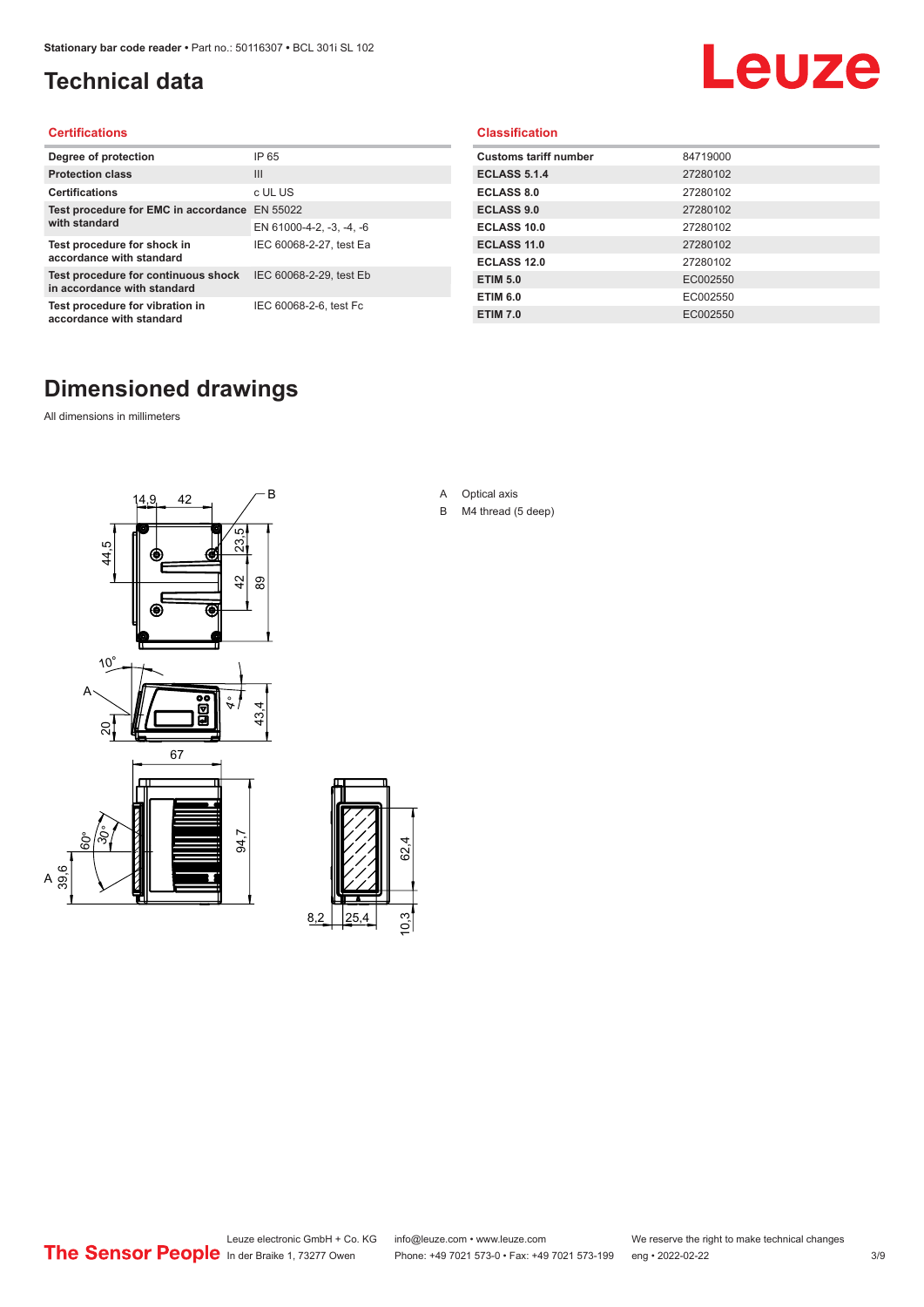#### <span id="page-3-0"></span>**Electrical connection**

# Leuze

#### **Connection 1**

| <b>Function</b>    | <b>BUS IN</b>                                                              |
|--------------------|----------------------------------------------------------------------------|
|                    | <b>BUS OUT</b>                                                             |
|                    | Connection to device                                                       |
|                    | Data interface                                                             |
|                    | PWR / SW IN / OUT                                                          |
|                    | Service interface                                                          |
| Type of connection | Plug connector                                                             |
| Type of connection | It is essential to use a connection unit when<br>commissioning the device. |
| No. of pins        | $32 - pin$                                                                 |
| <b>Type</b>        | Male                                                                       |

#### **Diagrams**

#### Reading field curve



x Reading field distance [mm]

y Reading field width [mm]

## **Operation and display**

|            | <b>LED</b><br><b>Display</b> |                                       | <b>Meaning</b>                  |
|------------|------------------------------|---------------------------------------|---------------------------------|
| <b>PWR</b> |                              | Green, flashing                       | Device ok, initialization phase |
|            | Green, continuous light      | Device OK                             |                                 |
|            |                              | Green, briefly off - on               | Reading successful              |
|            |                              | green, briefly off - briefly red - on | Reading not successful          |
|            |                              | Orange, continuous light              | Service mode                    |
|            |                              |                                       |                                 |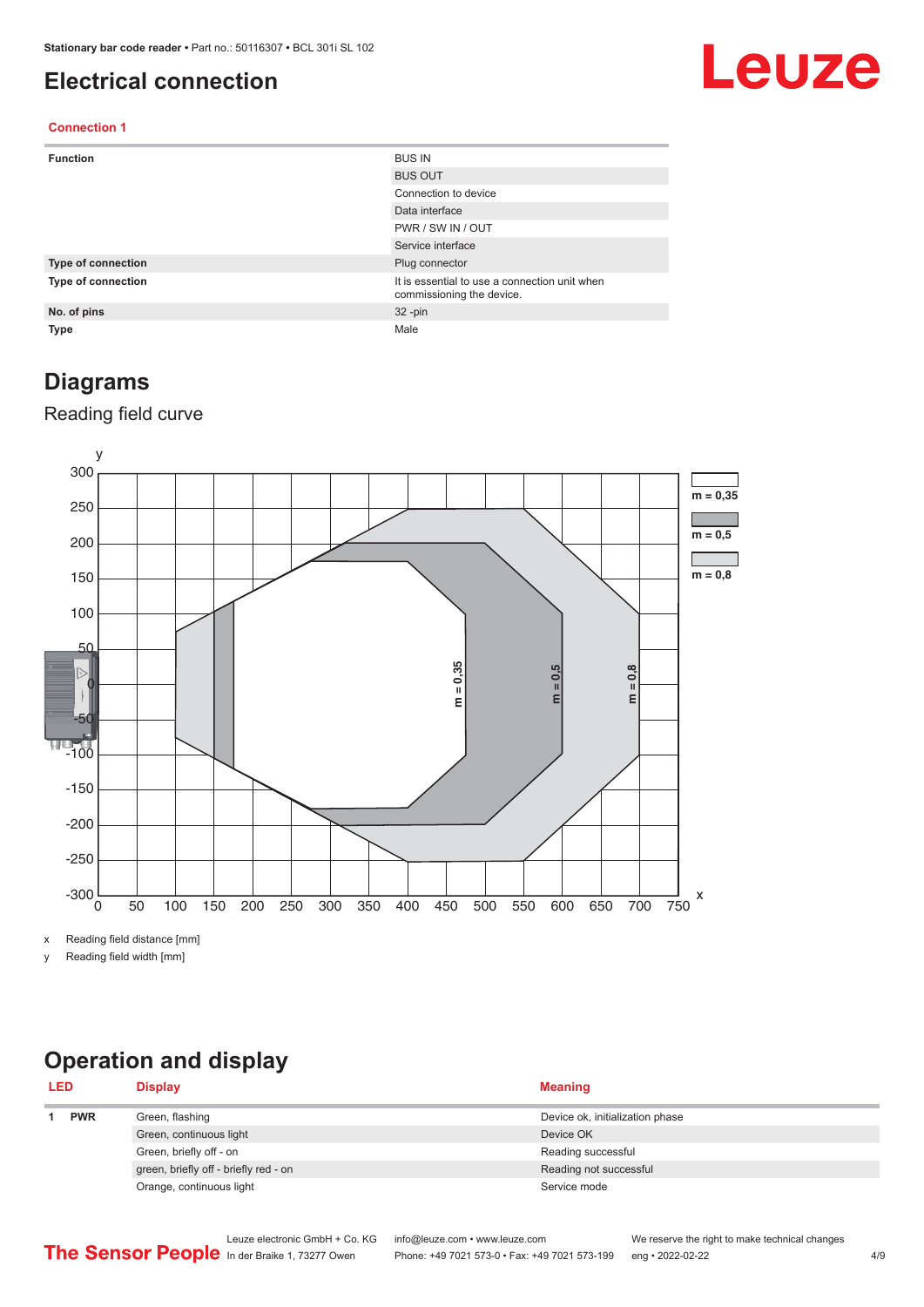## <span id="page-4-0"></span>**Operation and display**

# Leuze

| <b>LED</b> |            | <b>Display</b>          | <b>Meaning</b>         |
|------------|------------|-------------------------|------------------------|
|            | <b>PWR</b> | Red, flashing           | Device OK, warning set |
|            |            | Red, continuous light   | Error, device error    |
|            | 2 BUS      | Green, flashing         | Initialization         |
|            |            | Green, continuous light | Bus operation ok       |
|            |            | Red, flashing           | Communication error    |
|            |            | Red, continuous light   | Bus error              |

### **Part number code**

Part designation: **BCL XXXX YYZ AAA BB CCCC**

| <b>BCL</b>         | <b>Operating principle</b><br>BCL: bar code reader                                                                                                                                                                                       |
|--------------------|------------------------------------------------------------------------------------------------------------------------------------------------------------------------------------------------------------------------------------------|
| <b>XXXX</b>        | Series/interface (integrated fieldbus technology)<br>300i: RS 232 / RS 422 (stand-alone)<br>301i: RS 485 (multiNet slave)<br>304i: PROFIBUS DP<br>308i: EtherNet TCP/IP, UDP<br>338i: EtherCAT<br>348i: PROFINET RT<br>358i: EtherNet/IP |
| YY                 | <b>Scanning principle</b><br>S: line scanner (single line)<br>R1: line scanner (raster)<br>O: oscillating-mirror scanner (oscillating mirror)                                                                                            |
| z                  | <b>Optics</b><br>N: High Density (close)<br>M: Medium Density (medium distance)<br>F: Low Density (remote)<br>L: Long Range (very large distances)<br>J: ink-jet (depending on the application)                                          |
| <b>AAA</b>         | <b>Beam exit</b><br>100: lateral<br>102: front                                                                                                                                                                                           |
| <b>BB</b>          | <b>Special equipment</b><br>D: With display<br>H: With heating<br>DH: optionally with display and heating<br>P: plastic exit window                                                                                                      |
| CCCC               | <b>Functions</b><br>F007: optimized process data structure                                                                                                                                                                               |
| <b>Sales State</b> |                                                                                                                                                                                                                                          |

| <b>Note</b>                                                                                       |
|---------------------------------------------------------------------------------------------------|
| Vector A list with all available device types can be found on the Leuze website at www.leuze.com. |

#### **Notes**

| <b>Observe intended use!</b>                                                                                                                                                                                                  |
|-------------------------------------------------------------------------------------------------------------------------------------------------------------------------------------------------------------------------------|
| $\%$ This product is not a safety sensor and is not intended as personnel protection.<br>$\%$ The product may only be put into operation by competent persons.<br>₿ Only use the product in accordance with its intended use. |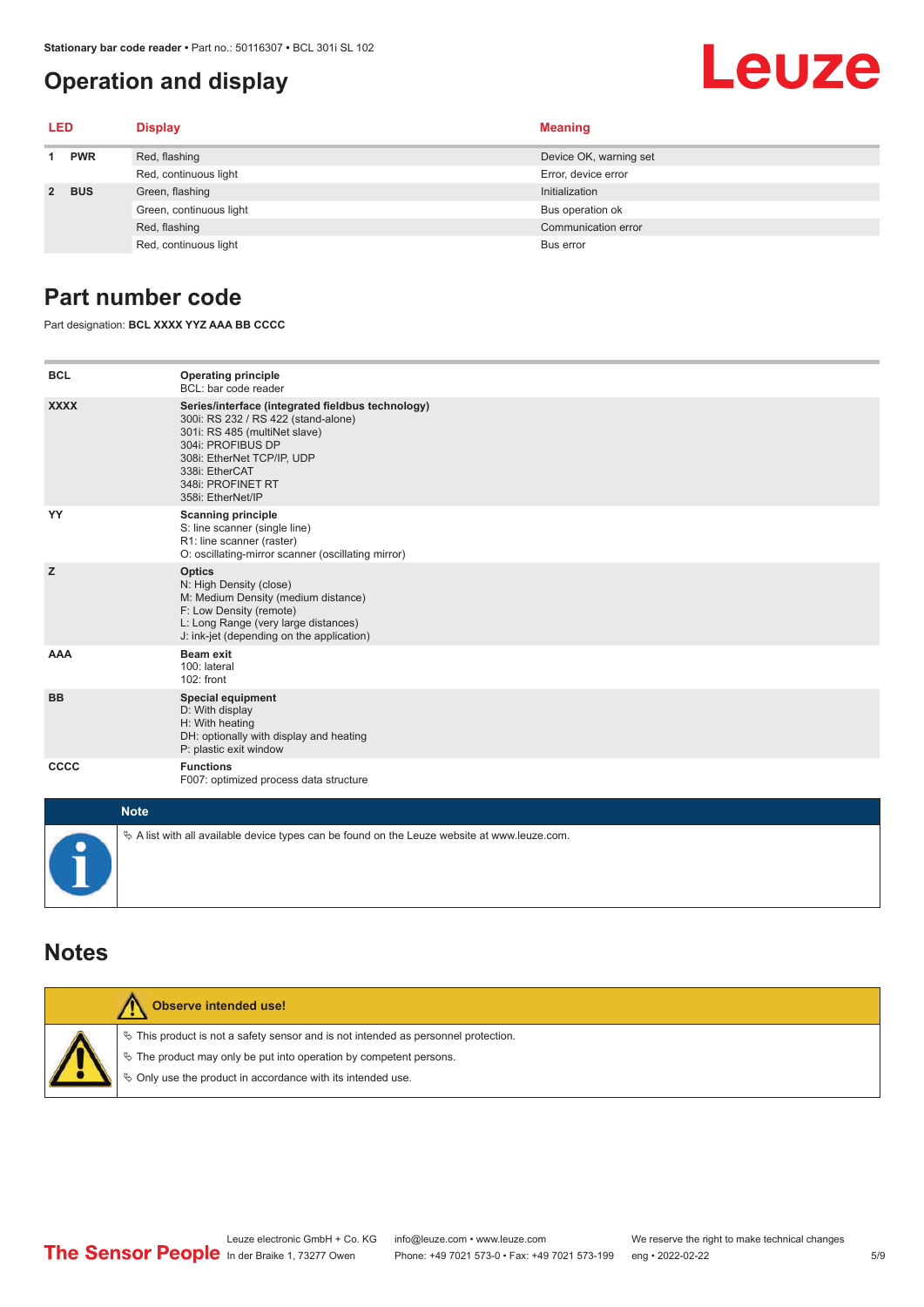### <span id="page-5-0"></span>**Notes**

|   | <b>ATTENTION! LASER RADIATION - CLASS 1 LASER PRODUCT</b>                                                                                                                                                                                                                                                                                                                                                                                                                                                                                                   |
|---|-------------------------------------------------------------------------------------------------------------------------------------------------------------------------------------------------------------------------------------------------------------------------------------------------------------------------------------------------------------------------------------------------------------------------------------------------------------------------------------------------------------------------------------------------------------|
| 纂 | The device satisfies the requirements of IEC/EN 60825-1:2014 safety requlations for a product of laser class 1 and complies with 21 CFR 1040.10 except<br>for conformance with IEC 60825-1 Ed. 3., as described in Laser Notice No. 56, dated May 8, 2019.<br>$\&$ Observe the applicable statutory and local laser protection regulations.<br>$\%$ The device must not be tampered with and must not be changed in any way.<br>There are no user-serviceable parts inside the device.<br>Repairs must only be performed by Leuze electronic GmbH + Co. KG. |

## **Accessories**

# Connection technology - Connection unit

| Part no. | <b>Designation</b> | <b>Article</b>             | <b>Description</b>                                                                  |
|----------|--------------------|----------------------------|-------------------------------------------------------------------------------------|
| 50114369 | MA 100             | Modular connection<br>unit | Interface: RS 232, RS 485<br>Connections: 1 Piece(s)<br>Degree of protection: IP 54 |

# Connection technology - Connection cables

|   | Part no. | <b>Designation</b>      | <b>Article</b>   | <b>Description</b>                                                                                                                                                                                 |
|---|----------|-------------------------|------------------|----------------------------------------------------------------------------------------------------------------------------------------------------------------------------------------------------|
|   | 50135243 | KD PB-M12-4A-P3-<br>050 | Connection cable | Suitable for interface: PROFIBUS DP<br>Connection 1: Connector, M12, Axial, Female, B-coded, 5-pin<br>Connection 2: Open end<br>Shielded: Yes<br>Cable length: 5,000 mm<br>Sheathing material: PUR |
| W | 50132079 | KD U-M12-5A-V1-<br>050  | Connection cable | Connection 1: Connector, M12, Axial, Female, A-coded, 5-pin<br>Connection 2: Open end<br>Shielded: No<br>Cable length: 5,000 mm<br>Sheathing material: PVC                                         |
|   | 50135248 | KS PB-M12-4A-P3-<br>050 | Connection cable | Suitable for interface: PROFIBUS DP<br>Connection 1: Connector, M12, Axial, Male, B-coded, 5-pin<br>Connection 2: Open end<br>Shielded: Yes<br>Cable length: 5,000 mm<br>Sheathing material: PUR   |

**Leuze**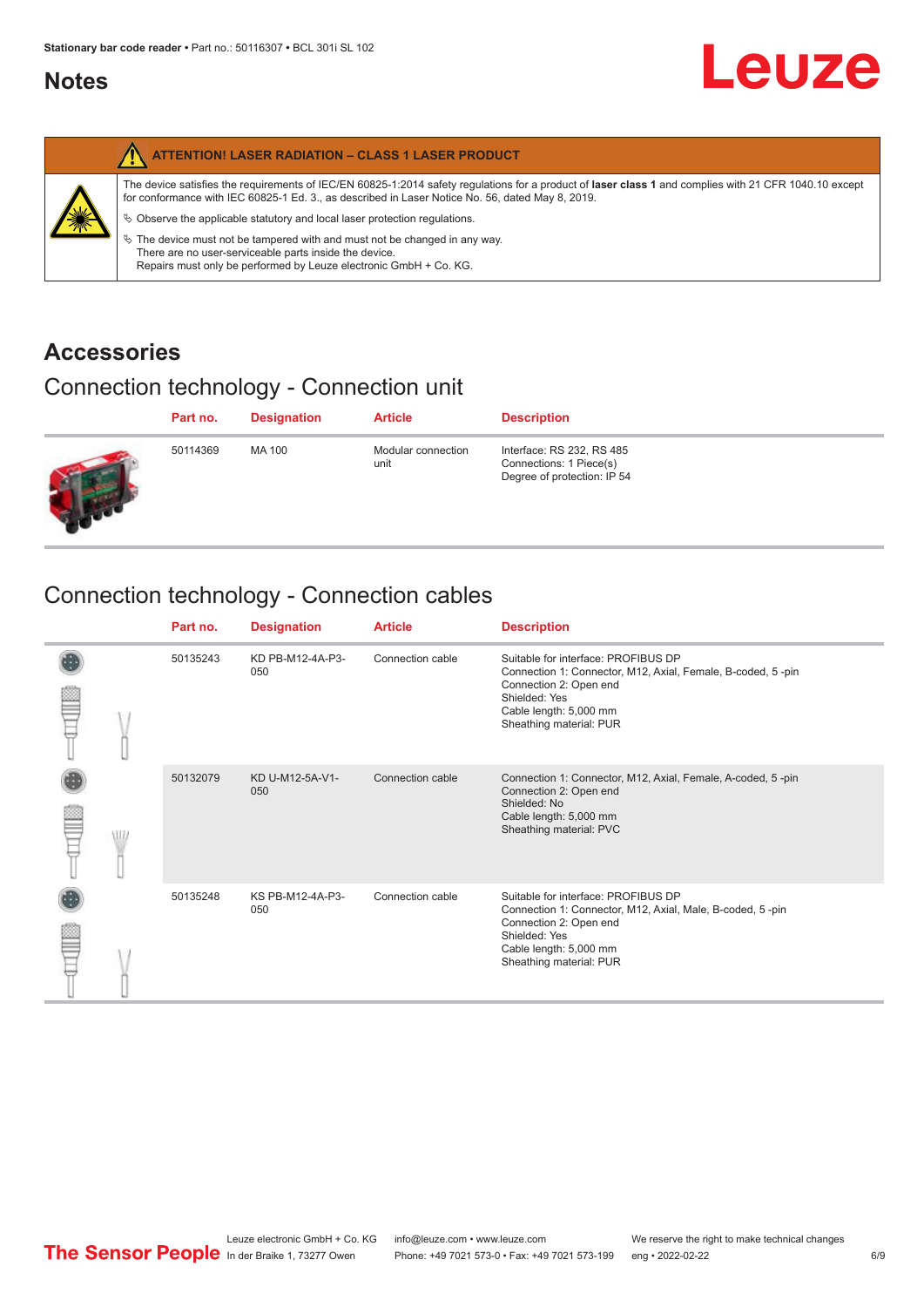#### **Accessories**

# Leuze

# Connection technology - Interconnection cables

|                       |        | Part no.   | <b>Designation</b>              | <b>Article</b>        | <b>Description</b>                                                                                                                                                                                                                    |
|-----------------------|--------|------------|---------------------------------|-----------------------|---------------------------------------------------------------------------------------------------------------------------------------------------------------------------------------------------------------------------------------|
|                       |        | 50114571 * | KB 301-3000                     | Interconnection cable | Suitable for interface: RS 232, RS 422, RS 485<br>Connection 1: Socket connector<br>Connection 2: JST ZHR, 10 -pin, 6 -pin<br>Shielded: Yes<br>Cable length: 3,000 mm<br>Sheathing material: PVC                                      |
| $\sigma^2\sigma$<br>肩 | $\Box$ | 50117011   | <b>KB USB A - USB</b><br>miniB  | Service line          | Suitable for interface: USB<br>Connection 1: USB<br>Connection 2: USB<br>Shielded: Yes<br>Cable length: 1,500 mm<br>Sheathing material: PVC                                                                                           |
|                       |        | 50135254   | KDS PB-M12-4A-<br>M12-4A-P3-050 | Interconnection cable | Suitable for interface: PROFIBUS DP<br>Connection 1: Connector, M12, Axial, Female, B-coded, 5-pin<br>Connection 2: Connector, M12, Axial, Male, B-coded, 4-pin<br>Shielded: Yes<br>Cable length: 5,000 mm<br>Sheathing material: PUR |

\* Necessary accessories, please order separately

## Connection technology - Terminating resistors

| Part no. | <b>Designation</b> | <b>Article</b>  | <b>Description</b>                                                                                                                 |
|----------|--------------------|-----------------|------------------------------------------------------------------------------------------------------------------------------------|
| 50038539 | TS 02-4-SA         | Terminator plug | Suitable for: MultiNet Plus, PROFIBUS DP<br>Function: Bus termination<br>Connection 1: Connector, M12, Axial, Male, B-coded, 4-pin |

# Connection technology - Connection boxes

| Part no.   | <b>Designation</b> | <b>Article</b>  | <b>Description</b>                                                                                                                           |
|------------|--------------------|-----------------|----------------------------------------------------------------------------------------------------------------------------------------------|
| 50116464 * | MK 301             | Connection unit | Suitable for: BCL 301i, BPS 301i<br>Suitable for interface: MultiNet Plus<br>Number of connections: 4 Piece(s)<br>Connection: Terminal       |
| 50116469 * | <b>MS 301</b>      | Connection unit | Suitable for: BCL 301i, BPS 301i<br>Suitable for interface: MultiNet Plus<br>Number of connections: 5 Piece(s)<br>Connection: Connector, M12 |

\* Necessary accessories, please order separately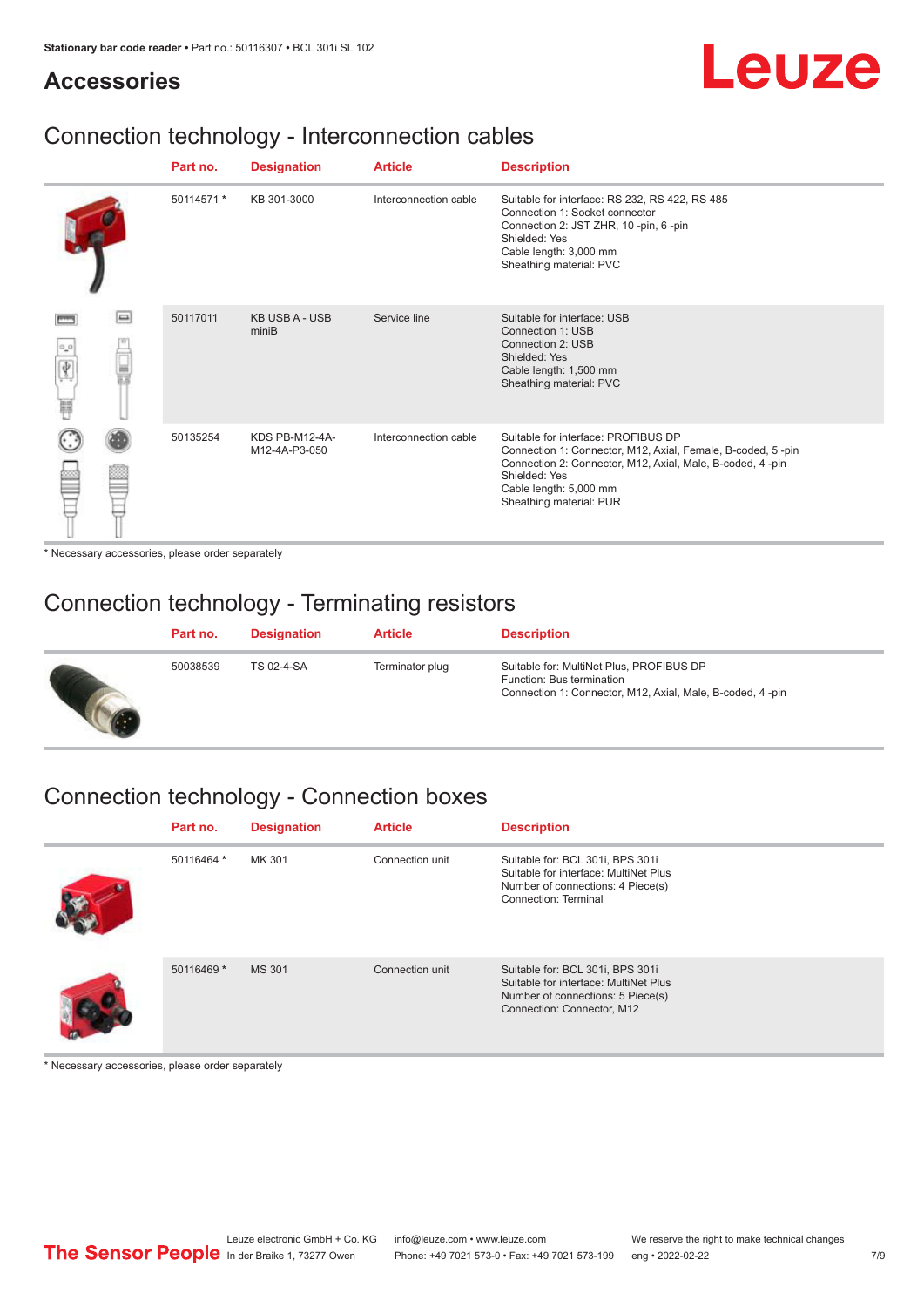### **Accessories**



## Mounting technology - Mounting brackets

|   | Part no. | <b>Designation</b> | <b>Article</b>  | <b>Description</b>                                                                                                                                                                            |
|---|----------|--------------------|-----------------|-----------------------------------------------------------------------------------------------------------------------------------------------------------------------------------------------|
| œ | 50121433 | BT 300 W           | Mounting device | Design of mounting device: Angle, L-shape<br>Fastening, at system: Through-hole mounting<br>Mounting bracket, at device: Screw type<br>Type of mounting device: Adjustable<br>Material: Metal |

## Mounting technology - Rod mounts

| Part no. | <b>Designation</b> | <b>Article</b>  | <b>Description</b>                                                                                                                                                                                                                                                                     |
|----------|--------------------|-----------------|----------------------------------------------------------------------------------------------------------------------------------------------------------------------------------------------------------------------------------------------------------------------------------------|
| 50121435 | BT 56 - 1          | Mounting device | Functions: Static applications<br>Design of mounting device: Mounting system<br>Fastening, at system: For 12 mm rod, For 14 mm rod, For 16 mm rod<br>Mounting bracket, at device: Clampable<br>Material: Metal<br>Tightening torque of the clamping jaws: $8 \text{ N} \cdot \text{m}$ |

### Mounting technology - Other

|   | Part no. | <b>Designation</b> | <b>Article</b>  | <b>Description</b>                                                                                                                                        |
|---|----------|--------------------|-----------------|-----------------------------------------------------------------------------------------------------------------------------------------------------------|
| Ш | 50124941 | <b>BTU 0300M-W</b> | Mounting device | Fastening, at system: Through-hole mounting<br>Mounting bracket, at device: Clampable, Groove mounting, Suited for M4<br>screws<br><b>Material: Metal</b> |

# Reflective tapes for standard applications

| Part no. | <b>Designation</b> | <b>Article</b>  | <b>Description</b>                                                                                                                                               |
|----------|--------------------|-----------------|------------------------------------------------------------------------------------------------------------------------------------------------------------------|
| 50106119 | REF 4-A-100x100    | Reflective tape | Design: Rectangular<br>Reflective surface: 100 mm x 100 mm<br><b>Material: Plastic</b><br>Chemical designation of the material: PMMA<br>Fastening: Self-adhesive |

#### Services

| Part no. | <b>Designation</b> | <b>Article</b> | <b>Description</b>                                                                                                                                                                                                                                                                                                                                                    |
|----------|--------------------|----------------|-----------------------------------------------------------------------------------------------------------------------------------------------------------------------------------------------------------------------------------------------------------------------------------------------------------------------------------------------------------------------|
| S981020  | CS30-E-212         | Hourly rate    | Details: Compilation of the application data, selection and suggestion of<br>suitable sensor system, drawing prepared as assembly sketch.<br>Conditions: Completed questionnaire or project specifications with a<br>description of the application have been provided.<br>Restrictions: Travel and accommodation charged separately and according to<br>expenditure. |